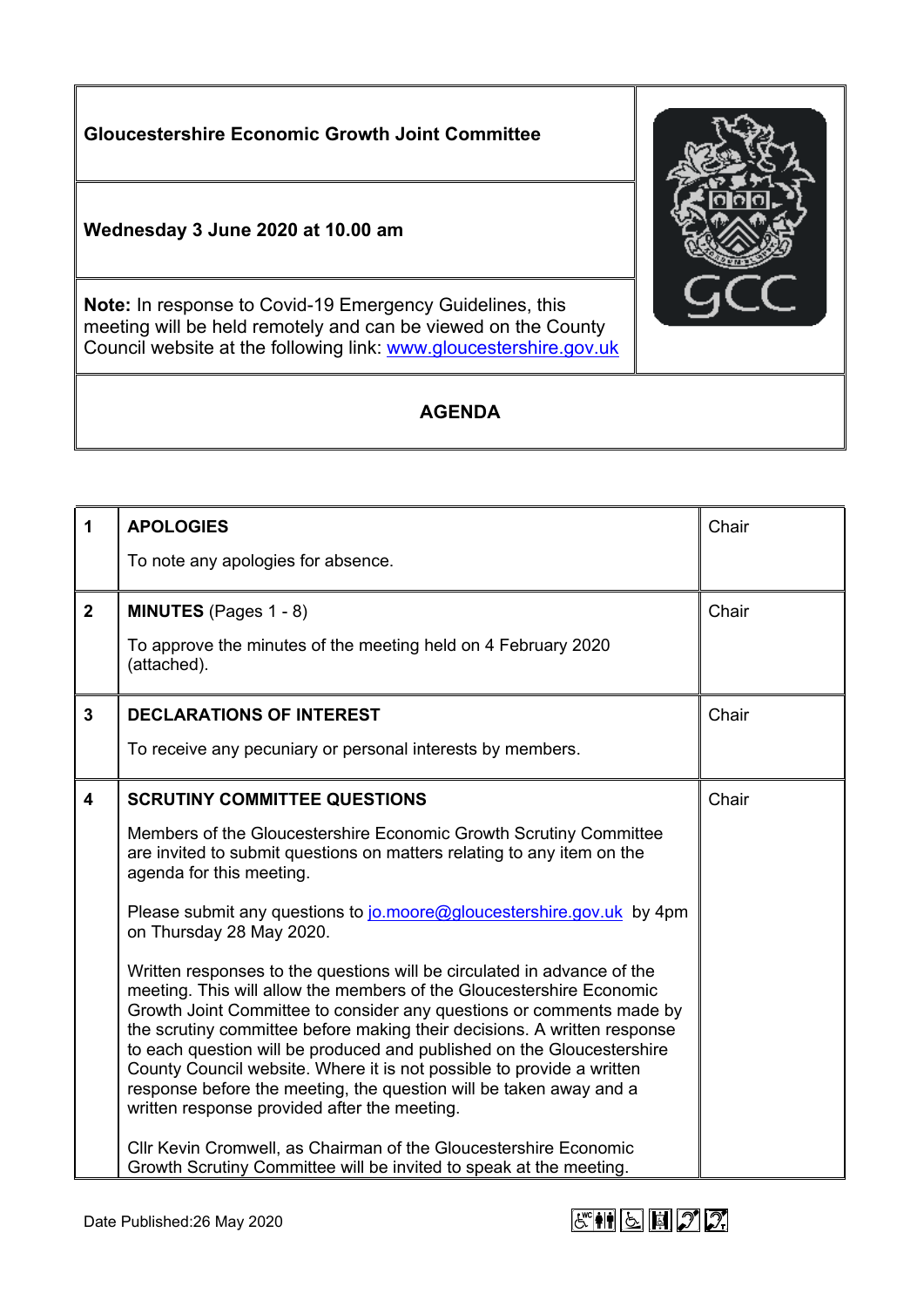| <b>DECISION ITEMS</b>   |                                                                                                                                                                                                                                                                                                                                                   |                                           |  |  |  |
|-------------------------|---------------------------------------------------------------------------------------------------------------------------------------------------------------------------------------------------------------------------------------------------------------------------------------------------------------------------------------------------|-------------------------------------------|--|--|--|
| 5                       | <b>GOVERNANCE ARRANGEMENTS: GLOUCESTERSHIRE ECONOMIC</b><br><b>GROWTH JOINT COMMITTEE (Pages 9 - 12)</b>                                                                                                                                                                                                                                          | Gillian<br>Parkinson                      |  |  |  |
|                         | a) To receive an update on the governance arrangements for the<br>Gloucestershire Economic Growth Joint Committee;                                                                                                                                                                                                                                |                                           |  |  |  |
|                         | b) To consider proposals relating to the continuation of the Joint<br>Committee post September 2020                                                                                                                                                                                                                                               |                                           |  |  |  |
| 6                       | <b>BUSINESS RATE POOL FUNDING UPDATE AND SEDF FUNDING</b><br><b>PROPOSALS</b> (Pages 13 - 30)                                                                                                                                                                                                                                                     | Andrew<br>Cummings                        |  |  |  |
|                         | To receive an update on the Business Rate Pool, (report attached), prior<br>to considering the following funding proposals for the allocation of funding<br>from the Strategic Economic Development Fund, (SEDF).                                                                                                                                 | Mike Dawson                               |  |  |  |
|                         | a) SEDF Funding Proposal: Central Gloucestershire City<br><b>Region Board</b>                                                                                                                                                                                                                                                                     |                                           |  |  |  |
|                         | To consider a recommendation from the GEGJC Senior<br>Officer Group to allocate £2 million, (to be set aside within the<br>SEDF), to support the work of the proposed Gloucestershire<br>City Region Board, as requested by Leadership<br>Gloucestershire.                                                                                        |                                           |  |  |  |
|                         | b) SEDF Funding Proposal: Multi-Modal Transport Brief                                                                                                                                                                                                                                                                                             |                                           |  |  |  |
|                         | Pending the outcome of the decision at 6 a), (above), to<br>consider a recommendation from the GEGJC Senior Officer<br>Group to allocate £410,000, (from the approved SEDF ring-<br>fenced funding allocation allocated to the Central<br>Gloucestershire City Regional Board), to support the<br>commissioning of a Multi-Modal Transport Brief. |                                           |  |  |  |
| $\overline{\mathbf{z}}$ | <b>STRATEGIC PLANNING FUNDING PROPOSAL (Pages 31 - 32)</b>                                                                                                                                                                                                                                                                                        | Mike Dawson                               |  |  |  |
|                         | To consider recommendations for the continuation of the Gloucestershire<br><b>Strategic Planning Coordination Project.</b>                                                                                                                                                                                                                        |                                           |  |  |  |
|                         | <b>INFORMATION ITEMS</b>                                                                                                                                                                                                                                                                                                                          |                                           |  |  |  |
| 8                       | <b>GFIRST LEP UPDATE</b> (Pages 33 - 40)                                                                                                                                                                                                                                                                                                          | Dev                                       |  |  |  |
|                         | To receive an update from the GFirst LEP on the status of Growth Deal<br>Projects for Gloucestershire and the EU Inward Investment Programme.                                                                                                                                                                                                     | Chakraborty                               |  |  |  |
| 9                       | <b>COVID-19 RESPONSE - PLANNING FOR GLOUCESTERSHIRE'S</b><br><b>ECONOMIC RECOVERY</b> (Pages 41 - 56)                                                                                                                                                                                                                                             | Mike Dawson<br>Lisa McCance<br>David Owen |  |  |  |
|                         | In response to the Covid-19 Emergency, the committee: -                                                                                                                                                                                                                                                                                           |                                           |  |  |  |